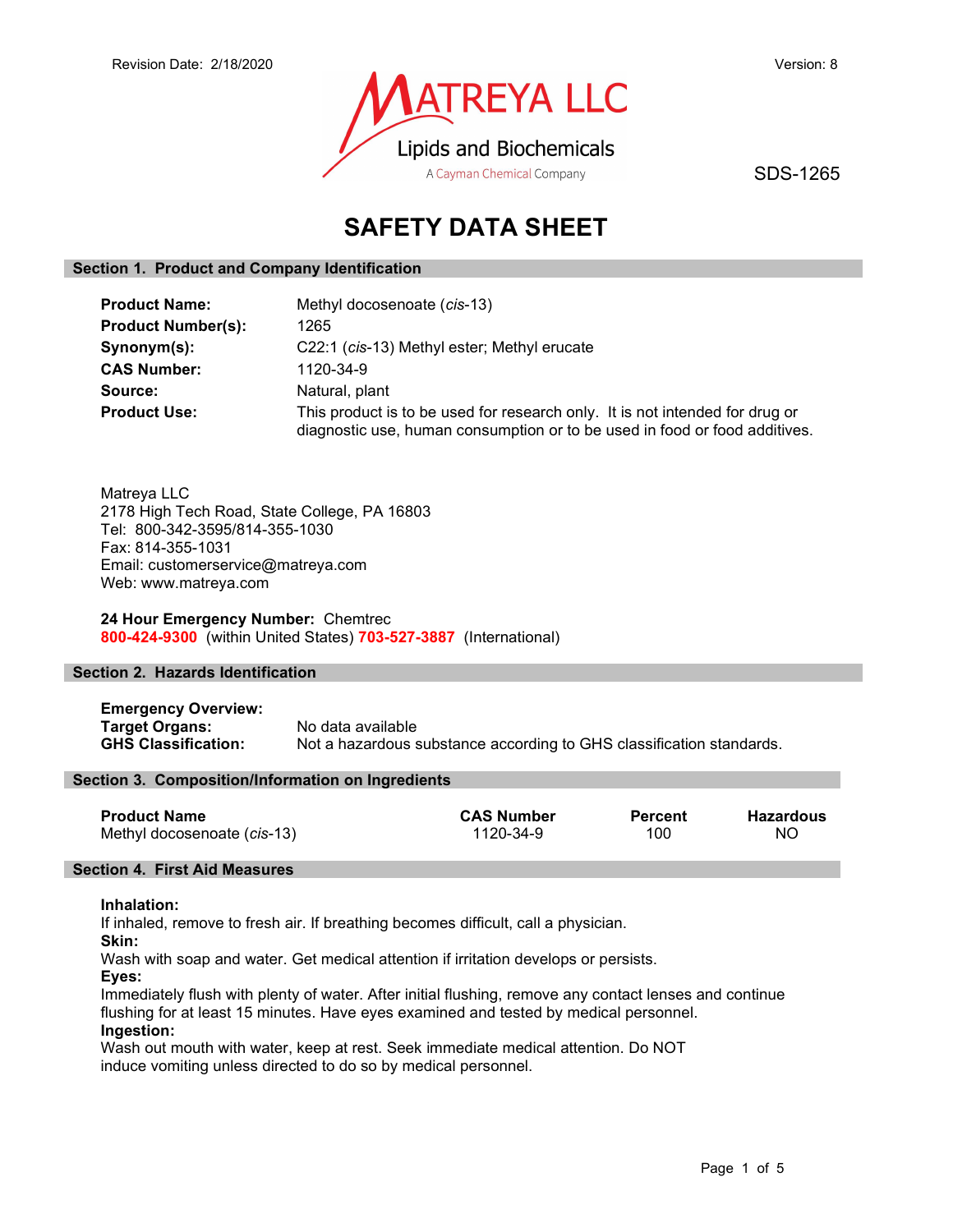# Section 5. Fire Fighting Measures

Suitable extinguishing media: Use dry chemical, alcohol-resistant appropriate foam, carbon dioxide, or water spray. Specific hazards arising from the chemical: No data available Special protective actions for fire fighters: No data available Special protective equipment for fire fighters: Wear breathing apparatus and use water spray to keep fire-exposed containers cool.

# Section 6. Accidental Release Measures

# Personal precautions:

Wear appropriate personal protective equipment. After contact with skin, wash immediately with plenty of water.

### Environmental precautions:

Do not let product enter drains.

# Methods and Materials for containment and cleaning up:

Sweep up and keep in suitable, closed container for disposal.

# Section 7. Handling and Storage

### Precautions for safe handling:

Avoid contact with eyes, skin or clothing. Do not ingest. Use only with adequate ventilation. Keep sealed when not in use. Wear appropriate personal protective equipment.

# Conditions for safe storage, including incompatibilities:

Recommended storage temperature: -20°C. Keep container tightly closed in a dry and well-ventilated place.

### Section 8. Exposure Controls/Personal Protection

This product contains no substances with occupational exposure limit values.

# Engineering Controls:

No specific ventilation required.

# Personal Protective Equipment:

### Respiratory protection:

Respiratory protection is not required. Where protection from nuisance levels of dusts are desired, use type N95 (US) or type P1 (EN 143) dust masks. Use respirators and components tested and approved under appropriate government standards such as NIOSH (US) or CEN (EU).

# Hand protection:

For prolonged or repeated contact use protective gloves. Recommended: Nitrile rubber Eye protection:

Safety eyewear should be worn at all times to avoid exposure to liquid splashes, mists, or dusts. Recommended: Safety glasses with side shields or goggles.

### Skin protection:

Protective clothing should be selected specifically for the working place, depending on concentration and quantity of the hazardous substances handled. Recommended: Lab coat

### Section 9. Physical and Chemical Properties

| Appearance:                              | Liauid            |
|------------------------------------------|-------------------|
| Odor:                                    | No data available |
| Odor threshold:                          | No data available |
| pH:                                      | No data available |
| <b>Melting/Freezing point:</b>           | No data available |
| Initial boiling point and boiling range: | No data available |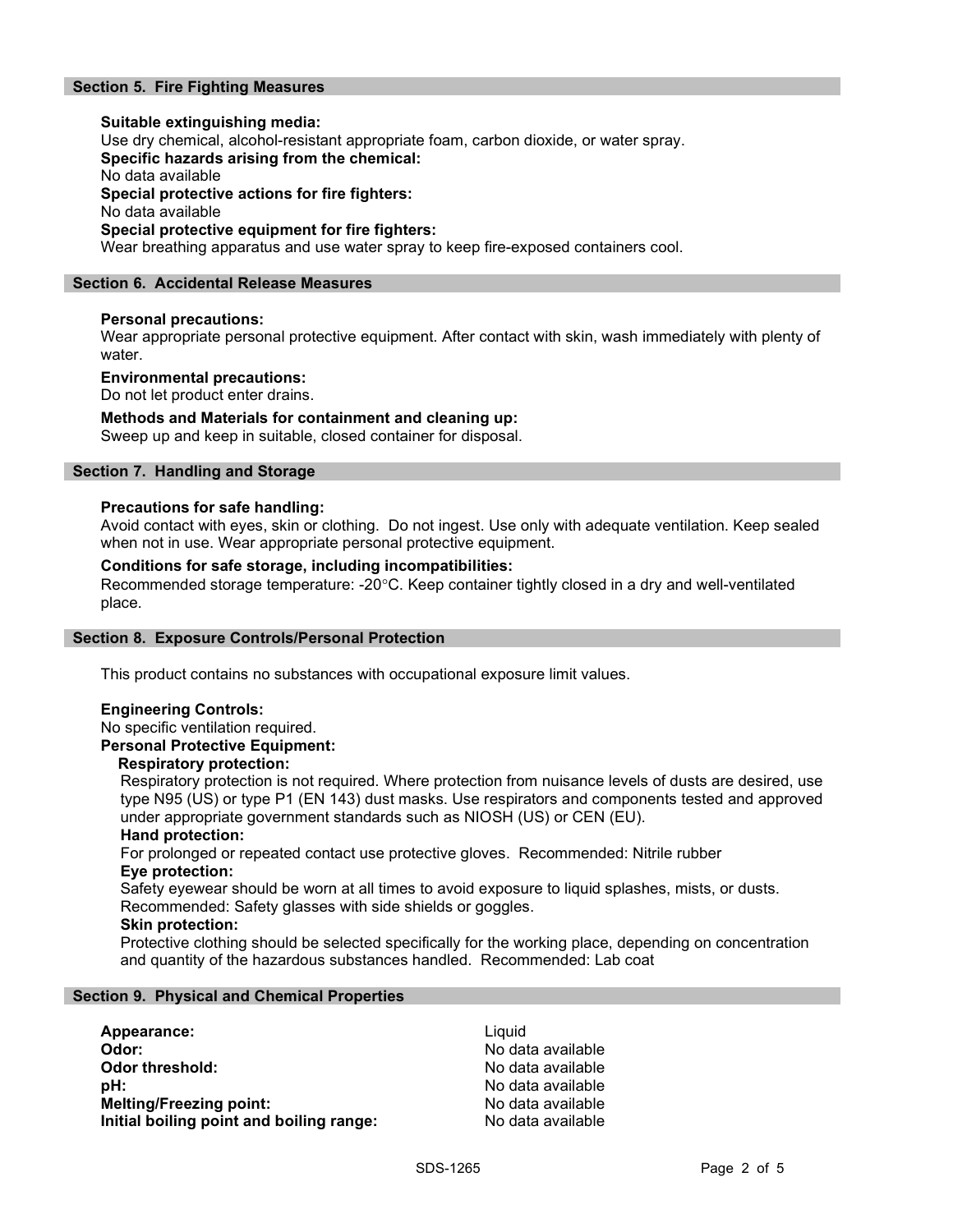Flash point:<br>
Evaporation rate: No data available<br>
No data available Evaporation rate:<br>
Flammability (solid. gas): No data available Flammability (solid, gas): Upper/Lower flammability or explosive limit: No data available Vapor pressure: No data available **Vapor density:** No data available in the set of the set of the No data available Relative density: No data available Solubility (ies): Chloroform, ethyl ether, hexane Partition coefficient (n-octanol/water): No data available Auto-ignition temperature: No data available Decomposition temperature: **Viscosity:** No data available and the set of the set of the set of the set of the set of the set of the set of the set of the set of the set of the set of the set of the set of the set of the set of the set of the set of Molecular formula: C<sub>23</sub>H<sub>44</sub>O<sub>2</sub> Molecular weight: 353

# Section 10. Stability and Reactivity

#### Reactivity:

Stable under recommended storage conditions.

Chemical stability: Stable under recommended storage conditions.

Possibility of hazardous reaction: No data available

Conditions to avoid: No data available

Incompatible materials: No data available

Hazardous decomposition products: No data available

# Section 11. Toxicological Information

### Acute toxicity:

No data available Skin corrosion / irritation:

No data available

Serious eye damage / irritation:

No data available Respiratory or skin sensitization: No data available

# Germ cell mutagenicity:

No data available

# Carcinogenicity:

No component of this product present at levels greater than or equal to 0.1% is identified as a carcinogen or potential carcinogen by IARC, ACGIH, NTP or OSHA.

Reproductive toxicity: No data available

Specific target organ toxicity - single exposure: No data available

#### Specific target organ toxicity - repeated exposure: No data available

Aspiration hazard: No data available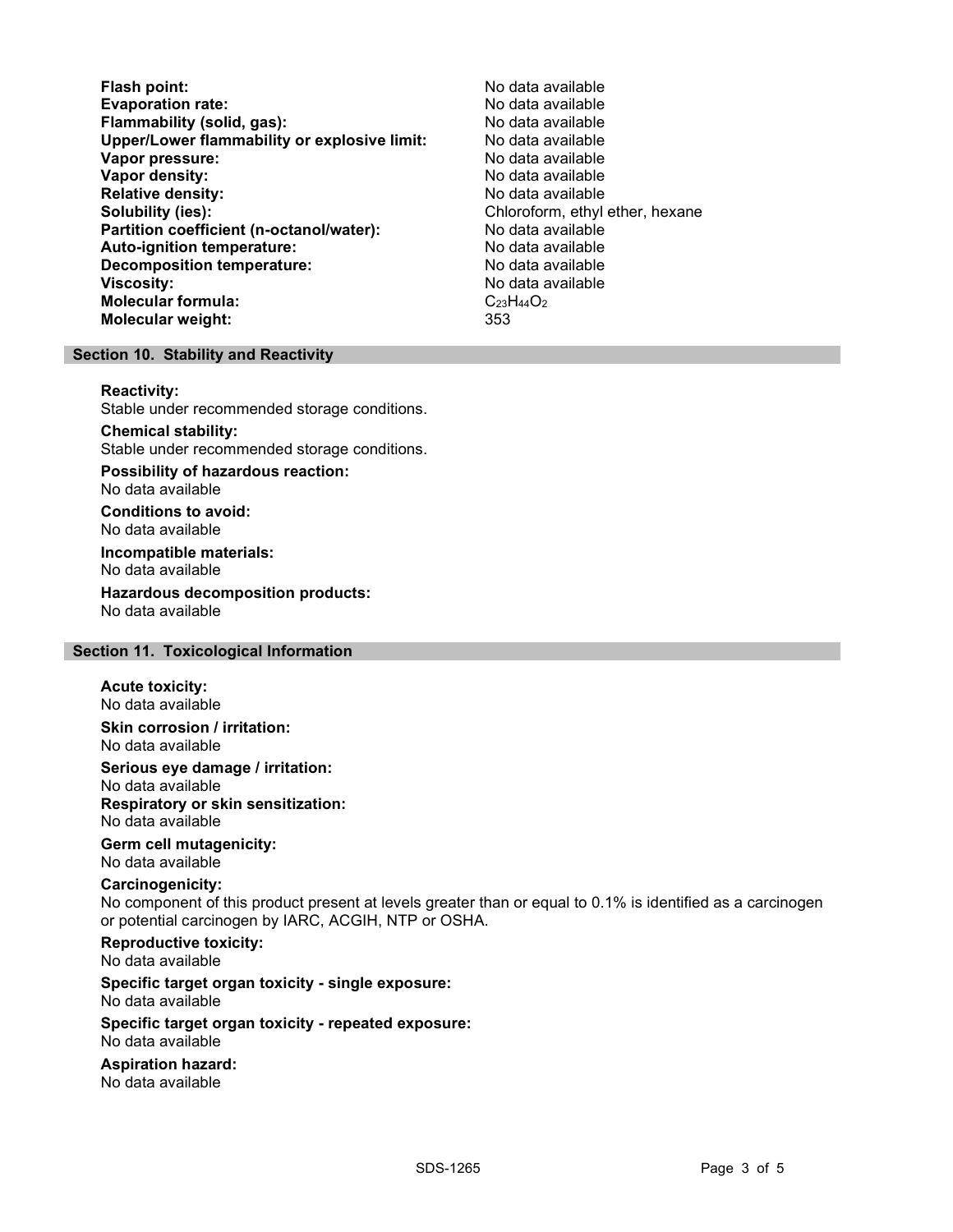# Section 12. Ecological Information

# Toxicity: No ecological data available for this product. Persistence and degradability: No data available Bioaccumulative potential: No data available Bioaccumulation: No data available Mobility in soil: No data available Other adverse effects: No data available

### Section 13. Disposal Consideration

#### Disposal methods:

Observe all federal, state and local environmental regulations.

#### Section 14. Transportation Information

| DOT (US)<br><b>UN Number:</b>                       | Not dangerous goods |
|-----------------------------------------------------|---------------------|
| <b>Land Transport ADR/RID</b><br><b>UN Number:</b>  | Not dangerous goods |
| <b>Maritime Transport IMDG</b><br><b>UN Number:</b> | Not dangerous goods |
| <b>Air Transport ICAO/IATA</b><br><b>UN Number:</b> | Not dangerous goods |

# Section 15. Regulatory Information

Product Name CAS Number<br>
exthyl docosenoate (cis-13) 1120-34-9 Methyl docosenoate (cis-13)

# SARA 302 Components:

No chemicals in this material are subject to the reporting requirements of SARA Title III, Section 302.

#### SARA 313 Components:

This material does not contain any chemical components with known CAS numbers that exceed the threshold (De Minimis) reporting levels established by SARA Title III, Section 313.

# SARA 311/312 Hazards:

No 311/312 SARA Hazards

#### California Prop. 65 Components:

This product does not contain any chemicals known to State of California to cause cancer, birth, or any other reproductive defects.

# DSL/NDSL status:

This product contains the following components that are on the Canadian DSL list.

| Component                   | <b>CAS Number</b> |
|-----------------------------|-------------------|
| Methyl docosenoate (cis-13) | 1120-34-9         |